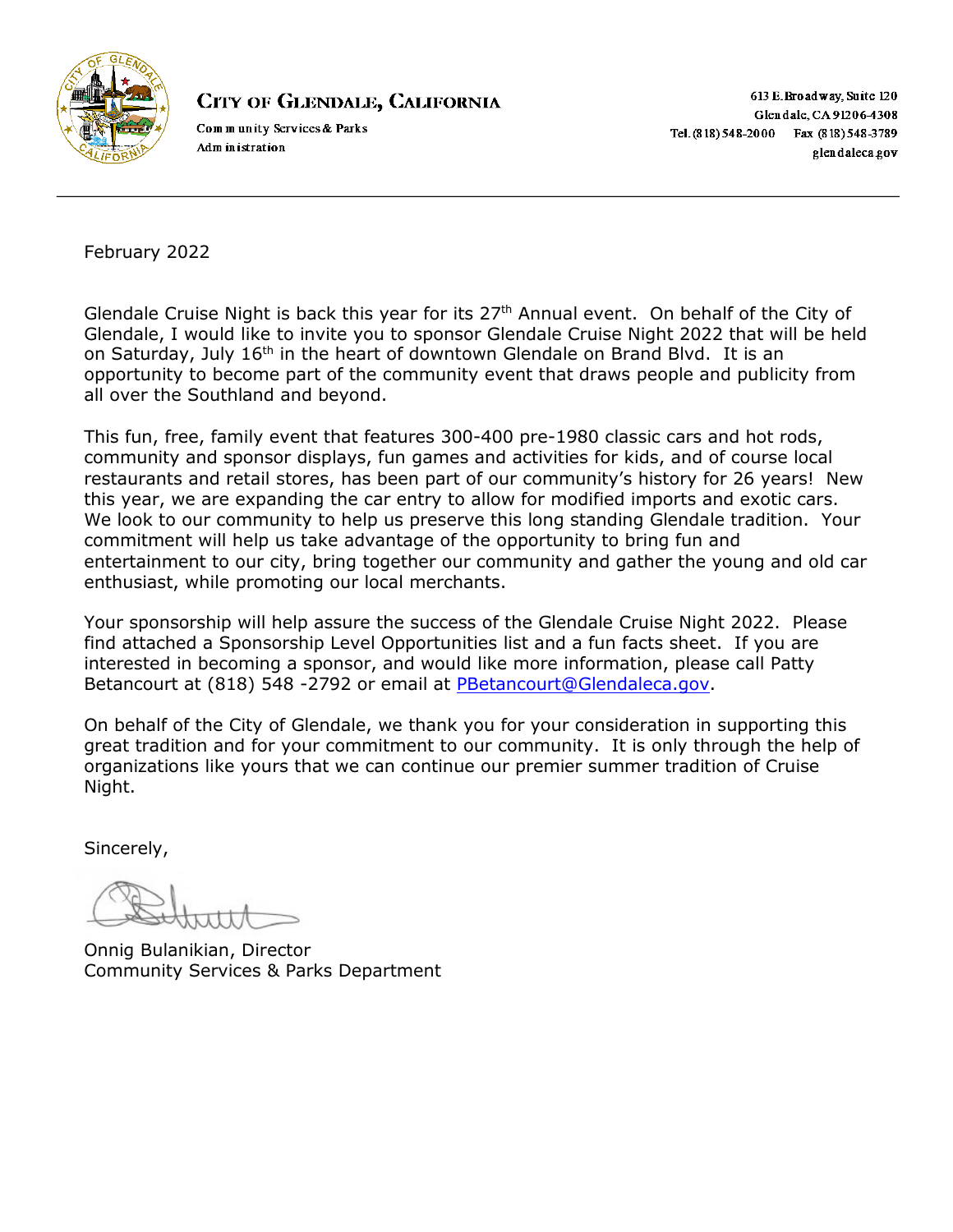*CITY OF GLENDALE COMMUNITY SERVICES & PARKS DEPARTMENT*

### **CRUISE NIGHT 2022 SATURDAY, JULY 16, 2022 On BRAND BOULEVARD**

# **Naming Sponsor \$20,000**

Benefits include:

- *"NAMING SPONSOR NAME* brings you the 27<sup>th</sup> Annual Glendale Cruise Night" wording in all press releases, advertising, media outreach, and on event web page.
- Headline atop banner on all posters, flyers and on main stage banner.
- At least two mentions during stage performance.
- Possible usage of a side street for dedicated sponsor booth/display.
- Collateral materials included in swag bag if provided by sponsor.
- 2 10' x 10' booth set ups on Brand Blvd with electricity if needed.
- Mayor's Commendation presented at the July City Council meeting.
- 3 classic car entries to event and event swag bags.
- Sponsor Name advertised on the Civic Auditorium marquee.
- Sponsor Name and business hyperlink listed on the Cruise Night webpage as a Sponsor.
- Invitation to VIP Reception located backstage on the day of the event.

# **Presented By Sponsor \$10,000**

Benefits include:

- "The Naming Sponsor brings you the 27<sup>th</sup> Annual Glendale Cruise Night" presented by (*PRESENTING SPONSOR NAME*)" wording in all press releases, advertising, media outreach, and on event web page.
- Headline atop banner on all posters, flyers and on main stage banner.
- 1 10' x 10' booth set up on Brand Blvd with electricity if needed.
- Collateral materials included in swag bag if provided by sponsor.
- 2 classic car entries to event and event swag bags.
- Recognition at the Parks, Recreation & Community Services Commission meeting.
- Sponsor Name and business hyperlink listed on the Cruise Night webpage as a Sponsor.
- Invitation to VIP Section located backstage on the day of the event.

### **Platinum Sponsor \$5,000**

Benefits include

- Inclusion in press releases.
- Logo placement on flyers, posters, local print ads and on main stage banner.
- 1 10' x 10' booth set up on Brand Blvd with electricity if needed.
- Collateral materials included in swag bag if provided by sponsor.
- 1 classic car entry to event and event swag bag.
- Sponsor Name and business hyperlink listed on the Cruise Night webpage as a Sponsor.
- Invitation to VIP Reception located backstage on the day of the event.

# **Gold Sponsor \$1,500**

Benefits include:

- Logo placement on flyers, posters, local print ads and on main stage banner.
- Sponsor Name and business hyperlink listed on the Cruise Night webpage as a Sponsor.
- 1 10'x10' booth set up on Brand Blvd.

# **Vendor Booth \$500**

Benefits include:

• 1 10'x10' booth set up on Brand Blvd.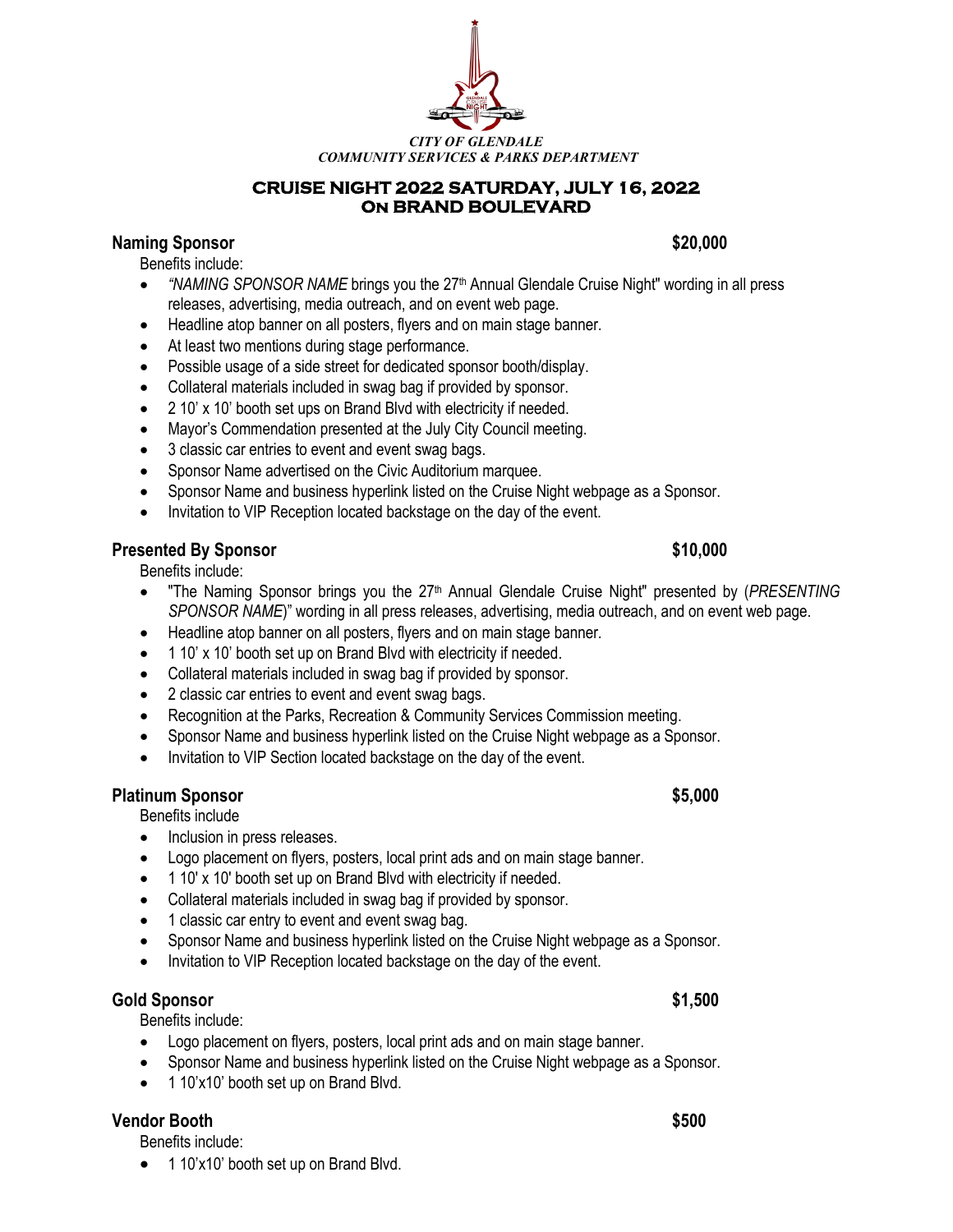

# **CRUISE NIGHT 2022 SATURDAY, JULY 16, 2022 On BRAND BOULEVARD**

# Glendale's Premier Summer Event

- The first Cruise Night was held in July 1994 in conjunction with the World Cup Soccer Event that was held in Pasadena, Ca, Glendale's neighboring city.
- The Cruise Night Planning Committee includes:
	- o Employees from various City Departments
	- o Members of the Downtown Glendale Association
	- o Community Volunteers
- Cruise Night is traditionally held on the third Saturday of July from 5:30 p.m. 10:30 p.m. The event is located in Downtown Glendale on Brand Boulevard between Milford and Broadway.
- Approximately  $300 400$  classic car (pre-1980) owners participate in the event annually. Some owners come from as far away as San Diego, Palm Springs, and Santa Barbara.
- NEW this year! Modified Imports and Exotic Cars will be accepted.
- Cruise Night has been distinguished as producing the "largest draw" of individuals to the Downtown Area and the largest one-day sales/revenue for the Downtown Merchants. Businesses are encouraged to remain open during the event.
- Live entertainment is offered on the main stage located at Milford and Brand. Entertainment from previous years has included:
	- o Motown Magic
	- o Creedence Relived
	- o Jumping Jack Flash
	- o BRIAN BEIRNE "Mr. Rock & Roll" as the Master of Ceremonies
- Past Cruise Night sponsors include:
	- o Downtown Glendale Association  $\circ$  Portos<br>
	o Phonecia  $\circ$  Harley
		- $\circ$  Harley Davidson of Glendale